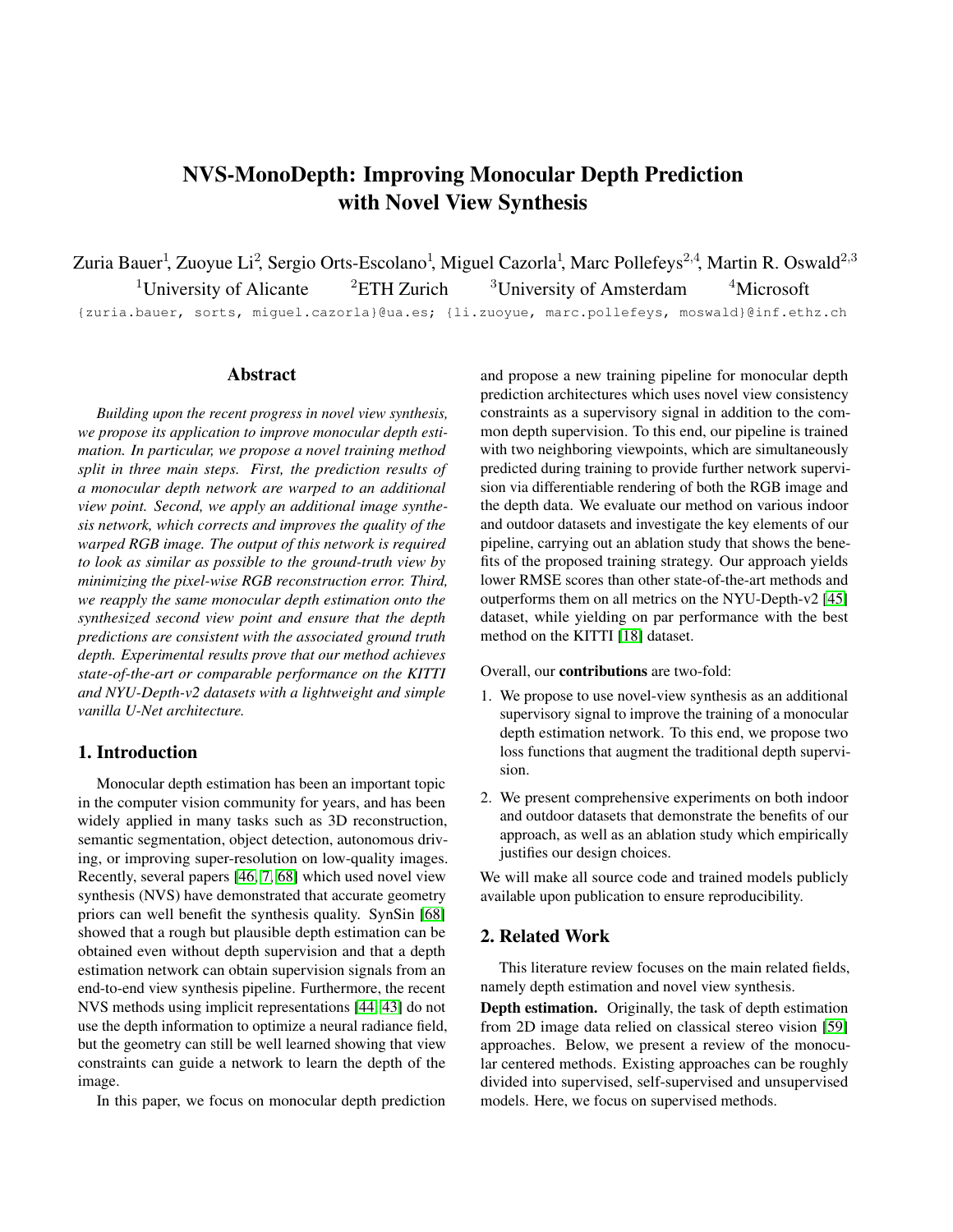A pioneering work which took advantage of supervised learning for depth estimation from a single monocular image appeared in 2005 by Saxena *et al*. [\[53\]](#page-9-4). Their model used a discriminatively-trained Markov random field that incorporated local and global features from the image. Since then, various approaches to provide additional consistency to the prediction have been tested. The works of [\[40,](#page-9-5) [67,](#page-10-2) [66\]](#page-10-3) opted to use semantic segmentation as an additional key feature to guide the training. [\[28,](#page-9-6) [31,](#page-9-7) [29\]](#page-9-8) built upon the hypothesis of similarity between image pairs, assuming that two similar images were more likely to also have a similar 3D structure.

Numerous works [\[41,](#page-9-9) [37,](#page-9-10) [52,](#page-9-11) [33,](#page-9-12) [38,](#page-9-13) [36,](#page-9-14) [17,](#page-8-2) [9\]](#page-8-3) based their proposed architectures on fully convolutional neural networks (CNN). [\[41\]](#page-9-9) paired the network with a learning scheme which learns the unary and pairwise potentials of continuous Conditional Random Fields (CRFs). [\[37\]](#page-9-10) used a DCNN model to map patches from multi-scale images. [\[33\]](#page-9-12) proposed a modified ResNet-50 architecture with novel upsampling blocks allowing higher resolution. [\[38\]](#page-9-13) captured scene details by considering information contained in depth gradients – with this purpose, they proposed a fast-to-train two-streamed CNN to regress the depth and depth gradients. [\[52\]](#page-9-11) combined CNNs with Regression Forest to predict depth. [\[36\]](#page-9-14) aimed to predict depth pixel-wise for a single color image. [\[17\]](#page-8-2) integrated an affinity layer into a CNN, being able to combine learned absolute and relative features in a fully end-to-end model. [\[9\]](#page-8-3) proposed a new lightweight and fast supervised CNN architecture combined with novel feature extraction models which are designed for real-world autonomous navigation. [\[58\]](#page-10-4) proposed a feature-metric loss defined on the feature-level representation in their entangled dual task of depth and pose estimation, leading to an improved accuracy and demonstrated its effectiveness.

[\[4,](#page-8-4) [71,](#page-10-5) [67,](#page-10-2) [41\]](#page-9-9) made use of the potentials of continuous CRFs to fuse multi-scale information obtained from different CNN layers that are then used to obtain the final depth estimation. [\[27,](#page-9-15) [25\]](#page-9-16) took advantage of recent advances in Generative Adversarial Networks (GANs) [\[21\]](#page-8-5) to sequentially estimate global and local structures of the depth images. [\[13,](#page-8-6) [69\]](#page-10-6) made use of the internal camera parameters to improve the generalization capabilities of the architectures.

[\[12\]](#page-8-7) introduced a coarse-scale network refined by a finescale network. Both networks were applied to the original input, but, in addition, the coarse network's output is passed to the fine network as additional first-layer image features. [\[16\]](#page-8-8) introduced a network architecture to obtain high-resolution depth maps, using a spacing-increasing discretization (SID) strategy for depth and recasting depth network learning as an ordinal regression problem. [\[34\]](#page-9-17) introduced a network composed of a dense feature extractor (the base network), a contextual information extractor (ASPP), local planar guidance layers and their dense connection for final depth estimation.

AdaBins [\[3\]](#page-8-9) proposed a transformer-based architecture

block that divides the depth range into bins whose center value is estimated adaptively per image. The final depth values are estimated as linear combinations of the bin centers. Until now, this work defines the state of the art on the monocular depth prediction benchmarks. Finally, [\[60\]](#page-10-7) proposed a simple but effective scheme by incorporating the Laplacian pyramid into the decoder architecture.

While most previous works proposed various network architectures for performance improvements, we propose a novel training scheme. Our method is complementary to most approaches and can potentially be used with many architectures to augment their training. Moreover, a common practice in monocular depth estimation is the use of a deep, often pretrained encoder network like VGG-16 [\[11\]](#page-8-10), ResNet-50 [\[33,](#page-9-12) [19,](#page-8-11) [32,](#page-9-18) [17,](#page-8-2) [49,](#page-9-19) [60\]](#page-10-7), ResNet-101 [\[16\]](#page-8-8), ResNext-101 [\[72,](#page-10-8) [34\]](#page-9-17), or SeNet-154 [\[24,](#page-8-12) [6\]](#page-8-13) with large parameter counts. In our experiments, we show that a simple U-Net [\[50\]](#page-9-20) without any architectural modifications can achieve state-of-the-art or comparable performance using our proposed training scheme.

Novel view synthesis. Traditional novel view synthesis approaches are typically based on multi-view reconstruction using a geometric formulation [\[10,](#page-8-14) [14,](#page-8-15) [57\]](#page-10-9), while most recent approaches rely more on deep neural networks which can even make predictions from a single input image. Some works do not directly build geometry for the source image, but resort to the scene flows. [\[63\]](#page-10-10) directly output flows followed by a weighted aggregation based on the self-learned confidence. [\[47\]](#page-9-21) performs transformation on the 3D latent space, using the target view's coarse RGB and visibility map as intermediate representations. [\[7\]](#page-8-0) follows such a transformation, but supervises the network to predict the target depth and further calculate the flows. More works have better performance using to build geometry. [\[46\]](#page-9-0) generates Ken Burns effects based on the supervised depth prediction on the source image. [\[68\]](#page-10-0) shows that a plausible dense depth map can even be obtained through its end-to-end pipeline without depth supervision demonstrating the benefits of novel view synthesis for geometric reconstruction.

In contrast to our hybrid approach, [\[19,](#page-8-11) [75,](#page-10-11) [65\]](#page-10-12) use novel view synthesis as main supervision and are fully unsupervised. The main difference to our approach can be condensed to their explicit usage of novel view synthesis to create stereo/multi-view depth predictions, while our approach only uses them for consistency at training time.

A recent popular NVS approach is via a neural radiance field, NeRF [\[44\]](#page-9-1) and many derived works such as [\[43\]](#page-9-2) which used multi-view data to train a latent appearance code to enable learning a neural scene representation. [\[48\]](#page-9-22) used deformable videos using a second MLP applying a deformation for each frame of the video. [\[73\]](#page-10-13) proposed a multi-image approach at test time. [\[42\]](#page-9-23) organized the scene into a sparse voxel octree to speed up rendering by a factor of 10. [\[74\]](#page-10-14)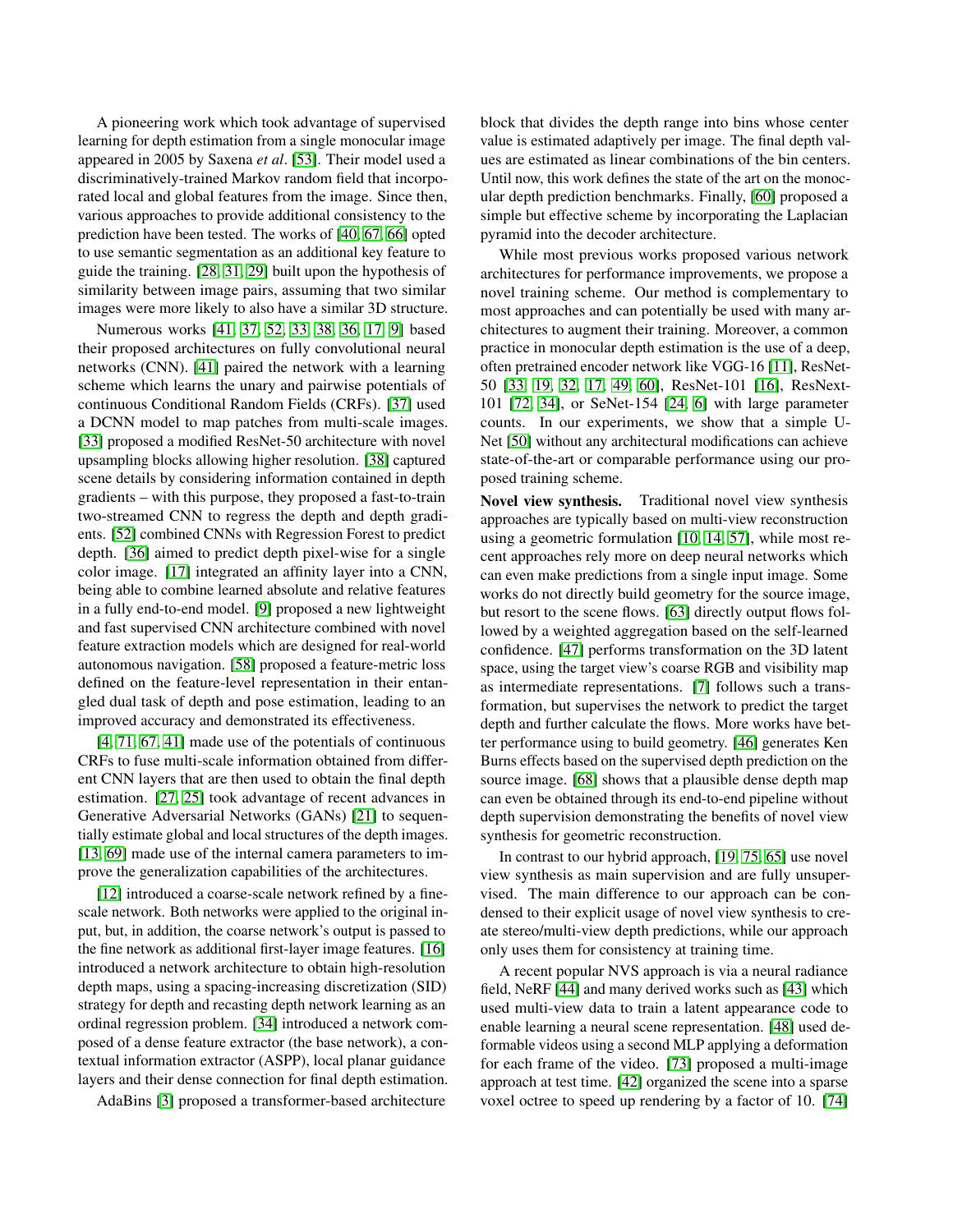handled unbounded scenes. NeRF-based models typically require several input images and expensive optimization, which makes them less suitable for our targeted monocular depth prediction problem. Rather than striving for perfect novel view synthesis, we merely use the technology as a tool for better network training.

## 3. Methodology

The main motivation for our approach is to provide additional supervisory signals from novel view synthesis constraints. The prediction of monocular depth networks may sometimes lack geometrical consistency with other view points. We address this issue by using novel view synthesis to provide additional geometrical consistency.The proposed pipeline follows a simple design, using light architectures to avoid memory shortages. Also, the structure of our pipeline is flexible with respect to user needs, since additional losses can be simply added or removed. A detailed analysis of all these elements can be found below.

#### 3.1. Pipeline

We provide a detailed overview of our proposed pipeline in Figure [1.](#page-3-0) The pipeline consists of three major building blocks (a monocular depth prediction network – *DepNet*, a View Transformation procedure, and an image synthesis network – *SynNet*) aligned to provide additional consistency to the basic monocular network. The data flow through the pipeline is as follows. The RGB image from the source viewpoint (RGB 1) is used as the input of the depth network (*DepNet*). The output depth prediction together with the known camera intrinsics and the pose (extrinsics) are utilized to create a 3D point cloud. This 3D representation is then reprojected directly to the target view point (RGB 2) to obtain the initial 2D projection, which is used as the input for the synthesis network (*SynNet*). *SynNet* mainly fills occlusions and holes that were created due to the reprojection such that a complete RGB image of the target viewpoint (RGB 2) is estimated. Finally, the synthesized RGB of the target viewpoint is again used as an input for the same monocular depth network (*DepNet*). With the depth prediction for the second RGB viewpoint, we have an additional loss function to supervise the depth prediction network. In the following we detail all building blocks and provide additional information about the loss functions used for training the pipeline.

Monocular Depth Network – *DepNet*. Since the proposed pipeline uses two networks which can create memory shortages we used light architectures, with a small number of layers. To this end, we utilize a standard U-Net [\[50\]](#page-9-20) architecture. It consists of a downsampling path and an upsampling path which give the U-shaped form to the network. The encoder and decoder part of the U-Net are connected with skip connections such that the upsampling path has additional concatenations with the high-resolution features obtained

during the downsampling. Some benefits of this architecture are that it is lightweight, it can be effectively trained with a small amount of images and has proven to be able to outperform state-of-the art networks in its field. Another advantage of this architecture is its fast training and inference capability, e.g. the depth prediction inference for a  $256 \times 768$  image from the test set, takes an average time of 36ms on an Nvidia 1080Ti.

Thus, the monocular depth architecture is a standard U-Net [\[50\]](#page-9-20), with input size  $256 \times 256 \times 3$  for the Replica [\[62\]](#page-10-15) and NYU-Depth-v2 [\[45\]](#page-9-3) datasets and a size of  $256 \times 768 \times 3$ for the KITTI [\[18\]](#page-8-1) dataset. The output sizes are  $256 \times 256 \times 1$ and  $256 \times 768 \times 1$ , respectively. The network has a depth of 7 layers, downsampling the image to  $1 \times 1 \times 1024$  and  $1 \times 3 \times 512$ . Downsampling the image to this small size for any other task than classification is not needed, since the final feature does not provide enough information for the network. Nevertheless, we experimented with fewer layers, downsampling the image to a size of  $8 \times 8$ , and the random artifacts the network created on the output were much higher than with downsampling the image to  $1 \times 1$ . In between the layers are the skip connections that provide high-resolution features to the decoder part. A more detailed description of the architectures can be found in the supplementary material.

View Transformation. From the predicted depth, 3D points in world coordinates are obtained through a unprojection procedure using the intrinsics of the camera and its pose (extrinsics). In the re-projection procedure, the points' world coordinates are first transformed to the coordinates of the novel view, followed by a conventional z-buffer to obtain the 2D image. The pixels without any projected points are initialized with zero for each channel.

Synthesis Network – *SynNet*. The third key component of the proposed pipeline is an image synthesis network. The purpose of this network is to improve the quality of the input image after warping it to the second view point. Due to disocclusions and missing data, the output of the view transformation might be incomplete and noisy. Example input, outputs pairs of this network are later shown in Fig. [5.](#page-7-0) Since we had the same prerequisites as for the monocular depth architecture, we decided on a similar architecture for this network. The synthesis network is a standard U-Net [\[50\]](#page-9-20) architecture with also 7 layers. The input size of the network is  $256 \times 256 \times 3$  or  $256 \times 768 \times 3$  respectively for the Replica [\[62\]](#page-10-15), NYU-Depth-v2 [\[45\]](#page-9-3) and KITTI [\[18\]](#page-8-1) datasets. The output of the network are RGB images with size 256  $\times$  $256 \times 3$  or,  $256 \times 768 \times 3$  respectively.

#### 3.2. Loss functions

In the following we detail all utilized loss functions.

Pixel-wise losses. For the monocular depth network loss,  $\mathcal{L}_1$  we use the traditional L1 loss for ground truth supervi-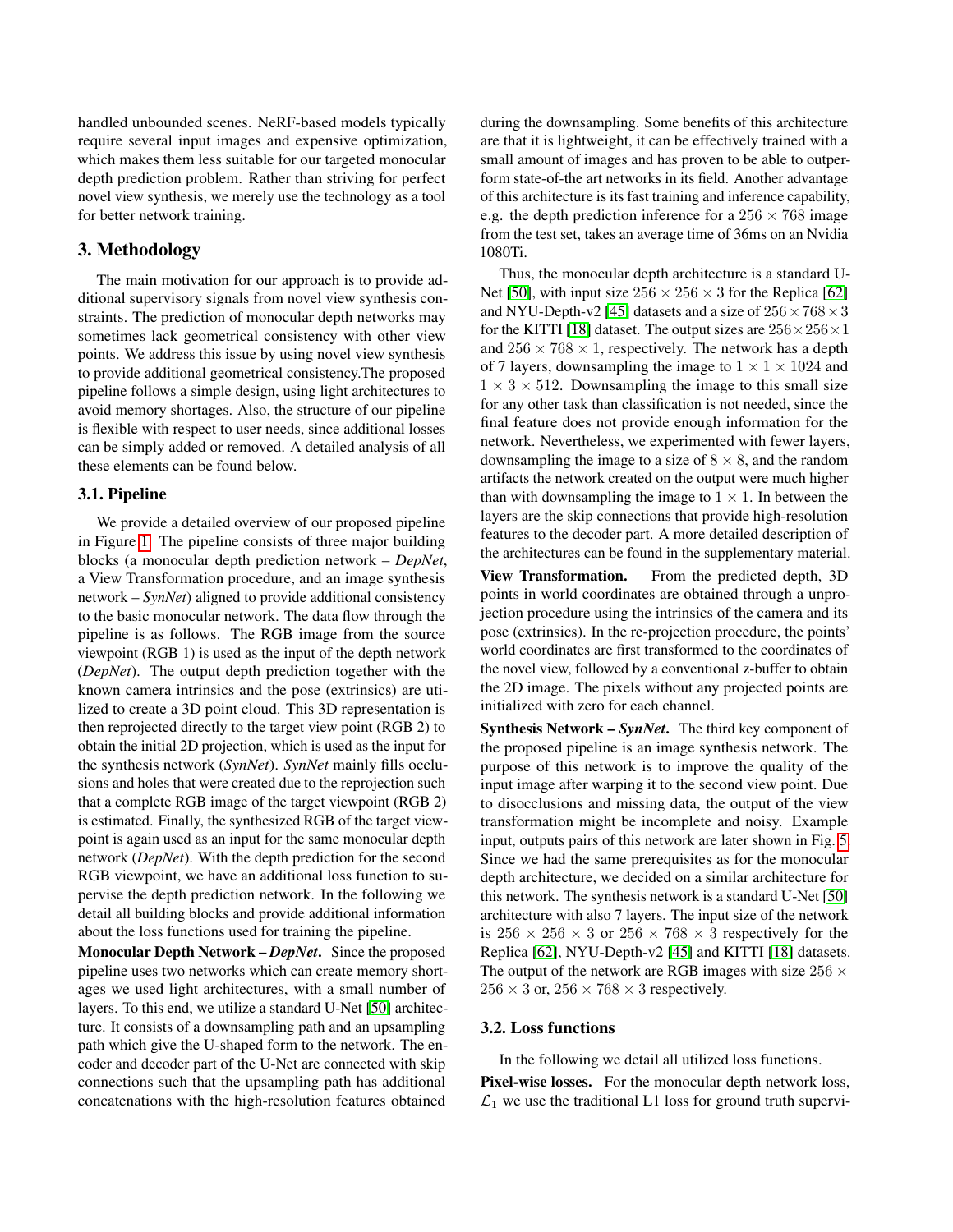<span id="page-3-0"></span>

Figure 1: Overview of our pipeline. The figure shows the training scheme of the pipeline with two additional loss function that augment the traditional supervised depth loss (Loss 1). The depth prediction of *DepNet* is used to warp the reference view (RGB 1) to a target view (RGB 2). Due to occlusions and missing data this image gets completed with *SynNet* to provide a high-quality image prediction for the target view point and is supervised with RGB 2 (Loss 2). By applying the same *DepNet* again on the prediction of the target view we can further supervise the network with its corresponding GT depth. During test time, only *DepNet* is used for the monocular depth estimation. RGB 1 and RGB 2 are typically consecutive view points from a video or corresponding stereo images.

sion:

$$
\mathcal{L}_1 = \frac{1}{N} \sum_{i=1}^{N} |y_i - \hat{y}_i| \tag{1}
$$

The loss summarizes the absolute pixel-wise differences between the target depth prediction  $y_i$  and the predicted depth map  $\hat{y}_i$ . This value is the divided by the number of valid pixels  $N$  – those valid pixels are extracted from the ground truth depth map, excluding the locations where no information was provided.

The loss to train the synthesis network  $(\mathcal{L}_2)$  is an L1 loss between the target RGB image and the RGB image predicted by the network. In this case, we used the entirety of the image pixels without any masking.

The final loss applied to the output of the pipeline after the second depth prediction  $(\mathcal{L}_3)$  aims to preserve the accuracy of the second viewpoint and also provide an additional discrimination factor on the synthesis network. This is also an L1 loss function, but it is applied to the second view point instead of the first one. This third loss supervises the same *DepNet* twice, before and after the view transformation, but due to the view transformation in the loop, small prediction errors may lead to larger prediction errors in the second view after the view transformation. In sum, this defines a loss for the depth prediction network which is much more sensitive to small view point variations than the standard L1 loss on the input view alone.

Overall loss. The overall loss function is the weighted sum of all the previously listed individual loss functions. The weights can be used to control the training by enhancing or diminishing the importance of different networks, *e.g*., one can choose to enhance the depth network and provide less importance to the synthesis. This loss function guarantees backpropagation over the entire pipeline and can be formalized as follows:

$$
\mathcal{L} = \alpha \cdot \mathcal{L}_1 + \beta \cdot \mathcal{L}_2 + \alpha \cdot \mathcal{L}_3 , \qquad (2)
$$

where  $\alpha$  and  $\beta$  are the weighting hyper-parameters.

#### 4. Experiments

We carried out a variety of monocular depth estimation experiments on indoor as well as outdoor scenes. We first briefly describe the data and evaluation metrics, then we present quantitative comparisons to state-of-the-art monocular depth estimation methods.

All our experiments have been carried out on two GPUs: an Nvidia 1080Ti and an Nvidia Titan X. Our method was implemented in TensorFlow [\[1\]](#page-8-16). For training, we used Adam as the optimizer, with a learning rate of  $10^{-4}$  and a batch size of 8 to comply with the GPU memory limitations. The typical training span for one epoch is between 20 and 30 minutes.

Note that all the qualitative results shown in this paper are images from the Eigen test splits of the KITTI [\[18\]](#page-8-1) or NYU-Depth-v2 [\[45\]](#page-9-3) datasets. In case of the Replica [\[62\]](#page-10-15) dataset, we selected our own unseen test split (details are provided in Section [4.1\)](#page-3-1).

## <span id="page-3-1"></span>4.1. Datasets and evaluation metrics

Datasets. To train and assess our method, we considered a variety of datasets used for monocular depth estimation. Since we propose to train with multiple input images with overlapping view points we focus on multi-view datasets with ground truth depth.

We first discuss a number of datasets suitable for our multi-view setting which are mostly not used for monocular depth estimation.

The main focus when choosing a dataset relied on the size of the dataset, if it provides stereo pairs or sequences, if camera poses are provided for each frame, and if the dataset is outdoor or indoor. From the publicly available datasets the most suitable for indoor scenarios were: SceneNET-RGBD [\[22\]](#page-8-17), Matterport 3D [\[5\]](#page-8-18), SUNCG [\[61\]](#page-10-16), ScanNet [\[8\]](#page-8-19), Sun3D [\[70\]](#page-10-17), InteriorNet [\[39\]](#page-9-24), Middlebury [\[55\]](#page-10-18) and Replica [\[62\]](#page-10-15). The standard benchmark dataset NYU-Depth-v2 [\[45\]](#page-9-3) does not originally provide camera pose information, but since it is the benchmark dataset for monocular depth prediction, we wanted to include this dataset and used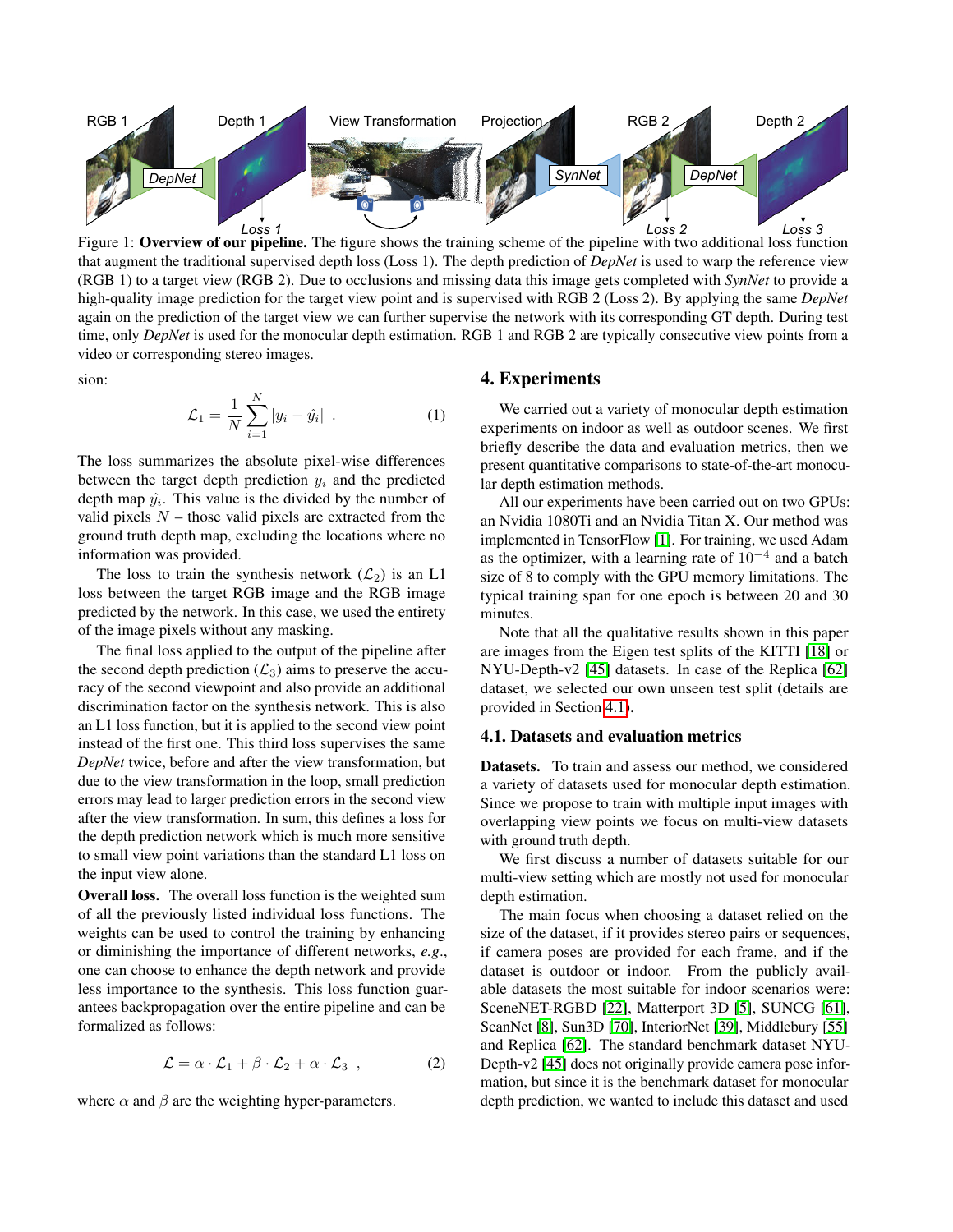<span id="page-4-0"></span>

| Model                       | Backbone        | #params $(M)$ .          | RELL  | <b>RMSE</b> | $\text{RMSE}_{\text{log}}\downarrow$ | $Sq.Rel. \downarrow$     | $\delta_1\,\uparrow$ | $\delta_2\uparrow$ | $\delta_3\,\uparrow$ |
|-----------------------------|-----------------|--------------------------|-------|-------------|--------------------------------------|--------------------------|----------------------|--------------------|----------------------|
| Saxena et al. [54]          |                 |                          | 0.280 | 8.734       | 0.361                                | 3.012                    | 0.601                | 0.820              | 0.926                |
| Eigen et al. $[12]$         | ۰               | $\overline{\phantom{a}}$ | 0.190 | 7.156       | 0.270                                | 1.515                    | 0.692                | 0.899              | 0.967                |
| Liu et al. $[41]$           | ۰.              | 40                       | 0.217 | 6.986       | 0.287                                | 1.841                    | 0.647                | 0.882              | 0.961                |
| Godard et al. [19]          | ResNet-50       | 31                       | 0.085 | 3.938       | 0.135                                | 0.427                    | 0.916                | 0.980              | 0.994                |
| Kuznietsov et al. [32]      | ResNet-50       | $\overline{\phantom{a}}$ | 0.138 | 3.610       | 0.138                                | 0.121                    | 0.906                | 0.989              | 0.995                |
| Gan et al. [17]             | ResNet-50       | $\overline{\phantom{a}}$ | 0.098 | 3.933       | 0.173                                | 0.666                    | 0.890                | 0.964              | 0.985                |
| Fu et al. [16]              | ResNet-101      | 110                      | 0.072 | 2.727       | 0.120                                | 0.307                    | 0.932                | 0.984              | 0.994                |
| Yin et al. [72]             | $ResNeXt-101$   | 114                      | 0.072 | 3.258       | 0.117                                | $\overline{\phantom{a}}$ | 0.938                | 0.990              | 0.998                |
| <b>BTS</b> [34]             | $ResNeXt-101$   | 113                      | 0.064 | 2.540       | 0.100                                | 0.254                    | 0.950                | 0.993              | 0.999                |
| Song <i>et al.</i> [60]     | ResNet-50       |                          | 0.059 | 2.446       | 0.091                                | 0.212                    | 0.962                | 0.994              | 0.999                |
| AdaBins [3]                 | EfficientNet-B5 | 78                       | 0.058 | 2.360       | 0.088                                | 0.190                    | 0.964                | 0.995              | 0.999                |
| U-Net baseline (DepNet)     | U-Net           | 54                       | 0.057 | 3.023       | 0.104                                | 0.441                    | 0.936                | 0.975              | 0.991                |
| <b>NVS-MonoDepth (Ours)</b> | U-Net           | 54                       | 0.031 | 2.702       | 0.089                                | 0.292                    | 0.963                | 0.989              | 0.997                |

Table 1: State-of-the-art comparison on the KITTI [\[18\]](#page-8-1) dataset. For reference, we additionally show the results of our U-Net baseline in the second-to-last row, which is the same network, but trained without the proposed NVS losses. The reported numbers are from the corresponding original papers. Best results are shown in bold and second best results in blue.

the camera pose information provided by [\[64\]](#page-10-20) for 13776 samples pairs. We trained our method on those samples and afterwards evaluated on the Eigen [\[12\]](#page-8-7) split provided for the NYU-Depth-v2 [\[45\]](#page-9-3) dataset. Additionally, we used the Replica dataset [\[62\]](#page-10-15), to train our pipeline on a synthetic dataset with perfect camera poses. We split the provided 18 scenes in train (15), validation (2) and test sets (1). We extracted from the scenes and camera motion paths pairs of images with a maximum camera movement of 5 degrees in all the possible directions, including zoom. The network was trained with 10k images for training, and was validated and tested on 1k images that were never seen during training.

For the outdoor datasets, suitable ones were: Synthia [\[51\]](#page-9-25), KITTI [\[18\]](#page-8-1), UASOL [\[2\]](#page-8-20), ETH3D [\[56\]](#page-10-21) and Tanks and Temples [\[30\]](#page-9-26). Synthia [\[51\]](#page-9-25) is also a synthetic dataset for indoor environments. ETH3D [\[56\]](#page-10-21) was not considered as it provides too few images to train the network properly. Tanks and Temples [\[30\]](#page-9-26) mostly provides scans of objects with only few complete scenes, making it less suitable for our setting. UASOL [\[2\]](#page-8-20) would be a suitable dataset, but the camera poses provided by the dataset are position tracking which uses the first frame of each sequence as the fixed world coordinates and a vision-based algorithm is used to compute the rotation and translation between two consecutive frames. Since these results are less accurate than the camera poses provided by the KITTI [\[18\]](#page-8-1) dataset, we decided to perform our experimentation on that dataset. Moreover, it is also one of the monocular depth benchmark datasets. To train the network on the KITTI [\[18\]](#page-8-1) dataset, we used the specific Eigen [\[12\]](#page-8-7) split which consist on 22k images for training, 888 for validation and 689 for test.

The main qualitative experimentation has been carried out on the KITTI [\[18\]](#page-8-1) dataset.

Evaluation metrics. To evaluate the network against the state-of-the-art, we used the metrics from [\[12\]](#page-8-7). Given the ground truth depth image  $y$  with  $N$  valid pixels and the predicted depth image  $\hat{y}$ , the metrics are defined as follows: rel-

ative error (REL):  $\frac{1}{N} \sum_{i=1}^{N} \frac{|y_i - \hat{y_i}|}{y}$  $\frac{-y_i}{y}$ ; root mean squared error (RMSE):  $\sqrt{\frac{1}{N}}$  $\frac{1}{N}\sum_{i=1}^{N}(y_i - \hat{y_i})^2$ ; log root mean squared error (RMSE<sub>log</sub>):  $\sqrt{\frac{1}{N}}$  $\frac{1}{N} \sum_{i=1}^{N} |\log y_i - \log \hat{y_i}|^2$ ; squared relative difference (Sq. Rel.):  $\frac{1}{N} \sum_{i=1}^{N} \frac{|y_i - \hat{y_i}|}{y_i}$  $\frac{-y_i|}{y_i}$ ; and threshold accuracy  $(\delta_j)$ : fraction of  $y_i$  such that  $max(\frac{y_i}{\hat{y}_i}, \frac{\hat{y}_i}{y_i}) = \delta < 1.25^j$ for  $j \in \{1, 2, 3\}$ .

### 4.2. Comparison to the state of the art

Quantitative results. We provide quantitative depth prediction results for the KITTI [\[18\]](#page-8-1) and NYU-Depth-v2 [\[45\]](#page-9-3) datasets compared to state-of-the-art methods. Since the Replica [\[62\]](#page-10-15) dataset is not part of the monocular depth benchmark, we did not assess other state-of-the-art methods on this dataset but performed ablations studies.

For the KITTI [\[18\]](#page-8-1) and NYU-Depth-v2 [\[45\]](#page-9-3) datasets, we calculated the evaluation metrics by clipping the prediction values to the maximum depth of the sensors that filmed those datasets. In case of the KITTI [\[18\]](#page-8-1) dataset, the minimum value is 0.01 meters and the maximum 80 meters. For the NYU-Depth-v2 [\[45\]](#page-9-3), the minimum value is 0.01 meters and the maximum is 10 meters. This clipping is also common in previous works such as [\[15\]](#page-8-21), [\[33\]](#page-9-12), [\[3\]](#page-8-9) or [\[34\]](#page-9-17).

KITTI dataset. Table [1](#page-4-0) lists the performance metrics on the KITTI [\[18\]](#page-8-1) dataset. All the networks were trained on the KITTI-Eigen training set and evaluated on the KITTI-Eigen test set. On this dataset, our method yields comparable performance to the currently best state-of-the-art method. Our method yields a significantly lower relative error (REL) on all datasets. Based on the RMSE results, it can be noticed that our network performs worse with the larger residuals but performs better for small ones as indicated by the RMSE<sub>log</sub> score and by the delta values - for  $\delta_1$  and  $\delta_3$  the performance is 0.1% worse than the state-of-the-art method, and for  $\delta_2$ , 0.6% worse. Note that the number of network parameters is substantially smaller than the ones of the best performing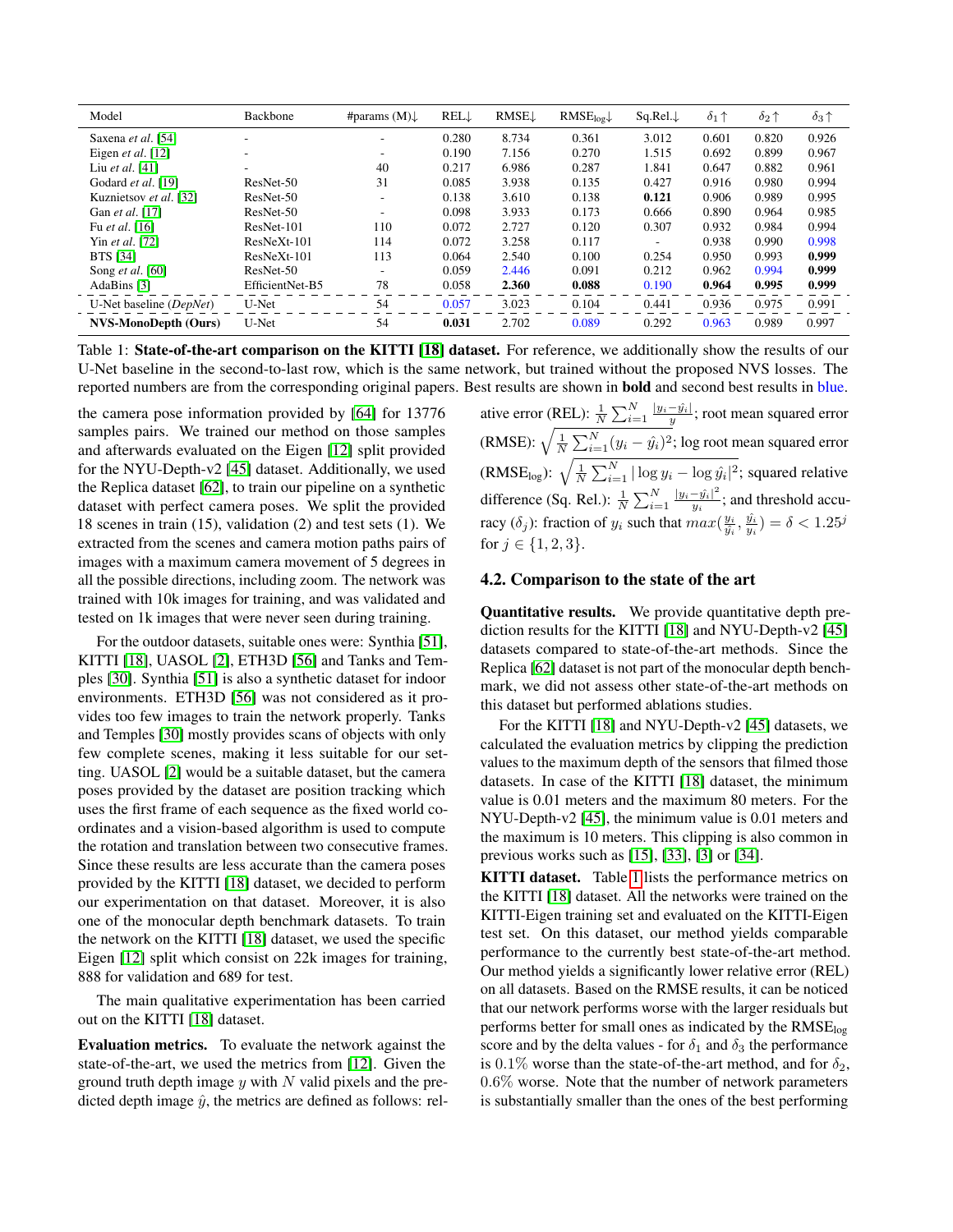<span id="page-5-0"></span>

| Model                | <b>Backbone</b>  | #params↓ REL↓ RMSE↓ |       |       | $\delta_1 \uparrow$ | $\delta_2 \uparrow$ | $\delta_3$ $\uparrow$ |
|----------------------|------------------|---------------------|-------|-------|---------------------|---------------------|-----------------------|
| Eigen et al. $[12]$  | ÷,               | 141 M               | 0.158 | 0.641 |                     | 0.769 0.950 0.988   |                       |
| Laina et al. [33]    | ResNet-50        | 64 M                | 0.127 | 0.573 | 0.811               | 0.953 0.989         |                       |
| Hao et al. [23]      | ResNet-101       | 60 M                | 0.127 | 0.555 | 0.841               | 0.966 0.991         |                       |
| Lee et al. $[35]$    | ٠                | 119 M               | 0.131 | 0.538 | 0.837               | 0.971               | 0.994                 |
| Fu et al. [16]       | ResNet-101       | 110 M               | 0.115 | 0.509 |                     | 0.828 0.965 0.992   |                       |
| SharpNet [49]        | ResNet-50        | 80 M                | 0.139 | 0.502 |                     | 0.836 0.966 0.993   |                       |
| Hu et al. [24]       | <b>SENet-154</b> | 157 M               | 0.115 | 0.530 |                     | 0.866 0.975 0.993   |                       |
| Chen et al. [6]      | <b>SENet-154</b> | 210 M               | 0.111 | 0.514 |                     | 0.878 0.977 0.994   |                       |
| Yin et al. [72]      | $ResNeXt-101$    | 110 M               | 0.108 | 0.416 |                     | 0.875 0.976 0.994   |                       |
| <b>BTS</b> [34]      | DenseNet-161     | 47 M                | 0.110 | 0.392 |                     | 0.885 0.978 0.994   |                       |
| <b>DAV</b> [26]      | <b>DRN-D-22</b>  | 25 M                | 0.108 | 0.412 |                     | 0.882 0.980 0.996   |                       |
| AdaBins [3]          | EfficientNet-B5  | 78 M                | 0.103 | 0.364 |                     | 0.903 0.984         | 0.997                 |
| U-Net (DepNet) U-Net |                  | 54 M                | 0.132 | 0.571 |                     | 0.815 0.839         | 0.854                 |
| Ours                 | U-Net            | 54 M                | 0.058 | 0.331 |                     | 0.989 0.995         | 0.997                 |

Table 2: State-of-the-art comparison on the NYU-Depthv2 [\[45\]](#page-9-3) dataset. Please note the substantial reduction of the relative error by our approach. The reported numbers are from the corresponding original papers. Best results are shown in **bold** and second best results in **blue**.

#### approaches.

NYU-Depth-v2 dataset. Table [2](#page-5-0) lists the performance metrics on the NYU-Depth-v2 [\[45\]](#page-9-3) dataset. Despite the simple network architecture, our method outperforms all state-ofthe-art networks trained on this dataset which indicates the effectivity of the proposed training scheme for monocular depth estimation. The proposed network is able to predict 4.8% more accurate than the state-of-the-art network, having also the smallest RMSE results. On the other side, the proposed method also achieves the highest results on all the  $\delta$ thresholds, proving its effectiveness also on indoor datasets. Replica dataset. Table [3](#page-7-1) lists the performance metrics on the Replica [\[62\]](#page-10-15) dataset. All networks were trained on 15 of the rooms (Apartments 0,1 and 2; frl apartments 1 to 5, office 0 to 3, rooms 1 and 2 and hotel 0), validated on 2 rooms (Office 3 and 4) and tested on 1 room (Room), the amount of data used for each split is provided in Section [4.1.](#page-3-1) The scores show reasonable performance on this synthetic indoor dataset as well. As can be seen in this case, the network proves to be able to improve on large (according to the RMSE) and on small residuals (according to delta

values). Qualitative results. Qualitative results of the proposed method are provided in Figure [2](#page-5-1) and Figure [3.](#page-6-0) Figure [2](#page-5-1) provides a comparison between the GT and the predictions provided by the proposed pipeline on the Replica [\[62\]](#page-10-15) and NYU-Depth-v2 [\[45\]](#page-9-3) dataset. In Figure [3,](#page-6-0) we compare the GT images provided by the KITTI [\[18\]](#page-8-1) dataset with the predictions from our network. It can be noticed that the network is able to recover even small details found in the scene. Furthermore, it is also able to perform equally good on different depth ranges and on different image types (synthetic, real scenario). On the negative side, it can be seen that the network creates artifacts based on reflections or other complex lighting conditions.

Additionally, Figure [3](#page-6-0) provides a qualitative comparison

<span id="page-5-1"></span>

Figure 2: Qualitative results on the Replica [\[62\]](#page-10-15) and NYU-Depth-v2 [\[45\]](#page-9-3) datasets. We show the predictions of our proposed method compared to the GT images, proving its effectiveness on real and synthetic indoor datasets. Color scale: 0 (purple) to 80 meters (yellow).

between the state-of-the-art network AdaBins [\[3\]](#page-8-9) and our predictions. Our method tends to perform better on thin structures while AdaBins [\[3\]](#page-8-9) has a tendency to oversmooth the surrounding depth as visible at the pole on the left side in the third example. Otherwise, AdaBins [\[3\]](#page-8-9) performs much better on the borders of closer objects such as the car in the second example, it also handles better shiny surfaces and specular reflections. Overall, the results are comparable, even though we are using a much simpler architecture. Additional qualitative comparison can be found in the supplementary material.

All the qualitative results provided from the KITTI [\[18\]](#page-8-1) dataset show cropped results. This is due to the nature of the dataset, as the sensors used to film the depth sequences provides a depth range from 0.01 to 80 meters – these values were used to clip the depth predictions by the sensor by the authors. Figure [4](#page-6-1) details this in a qualitative manner. In the first line we provide the color image and the GT provided by the dataset; as can be seen, the upper part of this prediction is set to zero since those values are further away than 80 meters. In the second line, we provide the actual prediction from the *DepNet* after training – the prediction is a dense depth map with hallucinations on the upper part of the image due to the absence of depth values for this part of the entire dataset. In the same line, masked prediction is the prediction of *DepNet* after applying a function to ignore the values that the original dataset does not provide (*i.e*., masking them out). The last line of the figure provides the error image between the GT and the prediction or the masked prediction, respectively. As can be seen, for Error 1 which is the GT vs the prediction without alteration, the error values are accurate for the depth information provided by the network, but the error introduced by the depth pixels of the background provides a final error value of 17 meters. Instead, in Error 2 where we masked out the values that the actual dataset does not provide, it can be seen that the prediction is quite accurate with an error of 2.91 meters in the entire scene.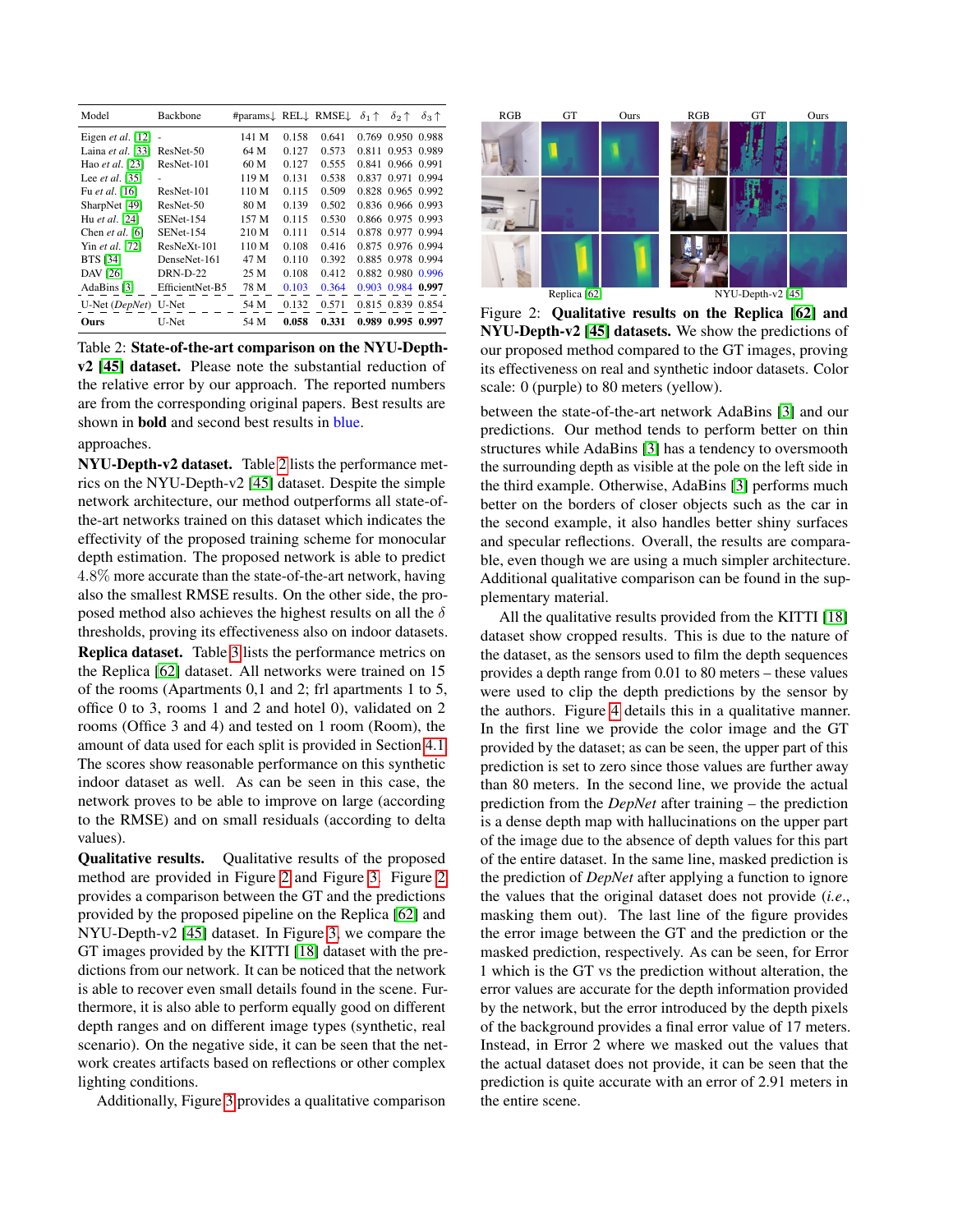<span id="page-6-0"></span>

Figure 3: Qualitative predictions on the KITTI [\[18\]](#page-8-1) dataset. We show the performance of NVS-MonoDepth (Ours) compared to AdaBins [\[3\]](#page-8-9) leading to similar predictions, but with a much simpler architecture. Color scale: 0 (purple) to 80 meters (yellow).<br>RGB

<span id="page-6-1"></span>

Figure 4: Qualitative results of the prediction, masked prediction and error images for the KITTI [\[18\]](#page-8-1) dataset. The figure provides a qualitative explanation for the cropped predictions provided in the paper and further shows the masking method applied through the training and the evaluation process. Color scale: 0 (purple) to 80 meters (yellow).

Masking invalid pixels in the predictions is a common practice in monocular depth prediction, e.g. [\[12,](#page-8-7) [33,](#page-9-12) [20\]](#page-8-23).

#### 4.3. Ablation study

We further asses the individual building blocks of our pipeline in an ablation study that was performed on all three datasets: KITTI [\[18\]](#page-8-1), NYU-Depth-v2 [\[45\]](#page-9-3) and Replica [\[62\]](#page-10-15).

Table [3](#page-7-1) shows the performance scores for three variants of our pipeline. For the first variant ("DepNet"), we trained the monocular depth network (*DepNet* only with a supervised loss as the simplest baseline. In a second variant ("Dep-Net+SynNet"), we added the view transformation and synthesis network *SynNet* with the image loss in the second view. The third variant ("Ours") is our full proposed pipeline, which additionally adds the depth estimation based on the generated novel view output of *SynNet*.

All the architectures were trained in a supervised manner – we used the additional information for the additional loss functions used throughout the pipeline. Since the synthesis network has a big impact on the architecture loss, we set its loss weight to 0.5 such that the main focus stayed on the monocular network. By adding the synthesis step to the monocular architecture, we can already see a significant improvement on the error metrics, proving that the additional geometrical consistency is valuable for the training. In this case, after obtaining the new RGB view, it is passed through the monocular architecture to predict the depth of the second view which is compared with the GT from the second view. This leaves us in the end with a complex training pipeline, that, after training, can be used without need of providing any other information than the ground truth depth for evaluation purposes.

The values in Table [3](#page-7-1) demonstrate that for the KITTI [\[18\]](#page-8-1) dataset, the network shows a considerable improvement on all the error values compared to the baseline architecture trained without the proposed losses. The worse performance may be related to dynamic objects and the clipping of large depth values. Moreover, the KITTI exhibits a larger depth range and error residuals that can affect the method performance.The same conclusion can be drawn on the other datasets. Another conclusion is that using the overall loss function makes the network more sensitive to the smaller residuals achieving better delta results, even if it is not capable to outperform the state of the arts on all metrics.

Generally, one can observe that our method has more impact on the RMSE<sub>log</sub> score which emphasizes small residual errors, in contrast to RMSE and Sq.Rel. which emphasize large residuals. This behavior can be expected since small depth residuals lead to smaller rendering errors in a second view and can be better corrected with a differentiable rendering loss, because large depth errors lead to highly non-local changes in a second view which are hard to be picked up by a network with a local receptive field.

Qualitative results of these experiments are provided in the supplementary material.

In Figure [6](#page-7-2) we provide qualitative results between *DepNet*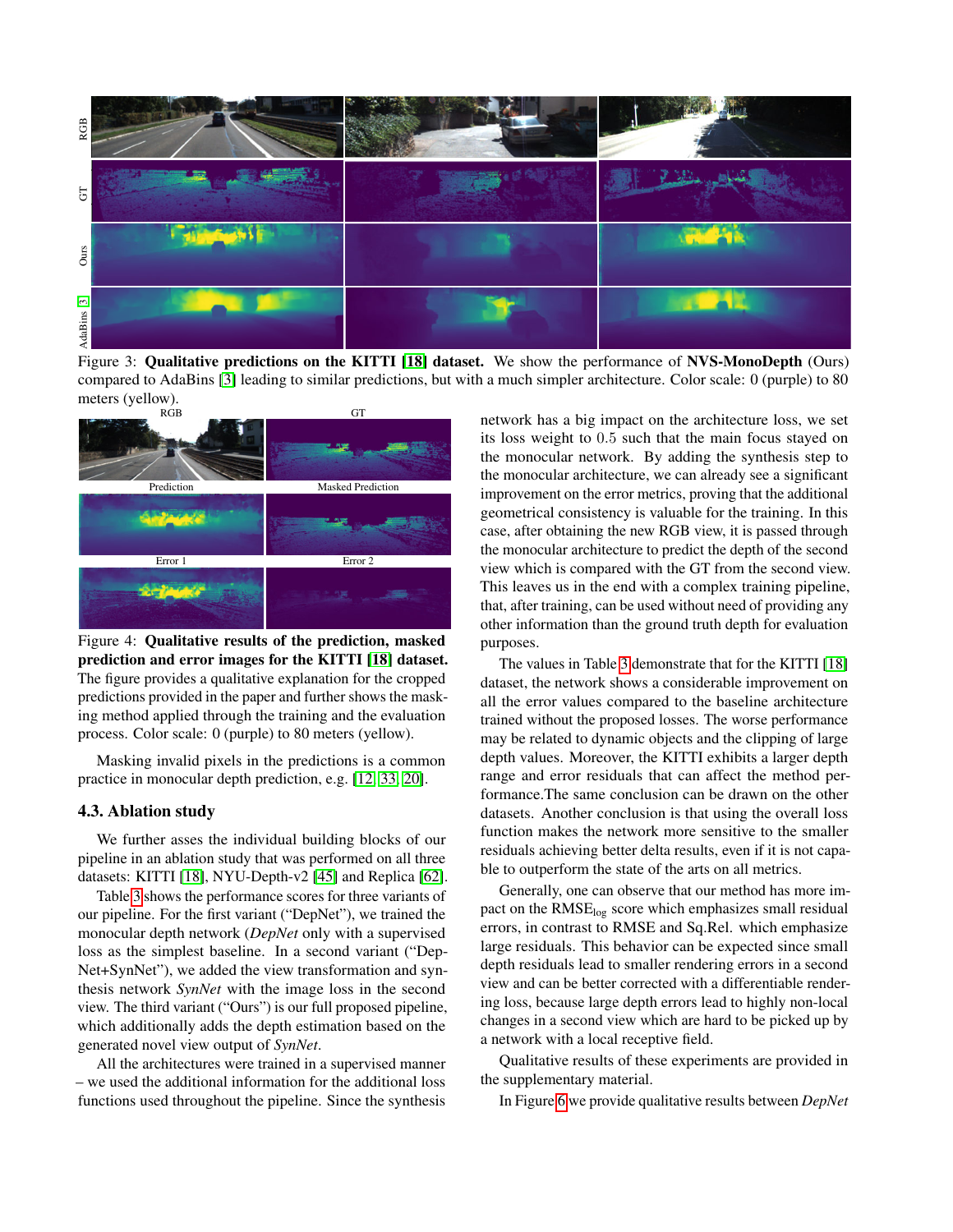<span id="page-7-0"></span>

Figure 5: Qualitative predictions from each of the steps of the proposed pipeline on the KITTI [\[18\]](#page-8-1) dataset. RGB 1 and RGB 2 are consecutive views or the corresponding stereo image. Color scale: 0 (purple) to 80 meters (yellow).

<span id="page-7-1"></span>

|         | Model                   |       |       | REL <sub>↓</sub> RMSE <sub>↓</sub> RMSE <sub>log</sub> Sq.Rel. $\phi_1 \uparrow \phi_2 \uparrow$ |       |                   | $\delta_3$ $\uparrow$ |
|---------|-------------------------|-------|-------|--------------------------------------------------------------------------------------------------|-------|-------------------|-----------------------|
| Replica | DepNet                  | 0.905 | 2.071 |                                                                                                  | 1.765 | 0.421 0.708 0.802 |                       |
|         | DepNet + SynNet 0.403   |       | 0.775 | 0.423                                                                                            | 0.276 | 0.658 0.796 0.832 |                       |
|         | Ours                    | 0.398 | 0.940 | 0.418                                                                                            | 0.406 | 0.795 0.836 0.901 |                       |
|         | DepNet                  | 0.132 | 0.571 | 0.147                                                                                            | 0.915 | 0.815 0.839 0.854 |                       |
|         | DepNet + SynNet $0.112$ |       | 0.411 | 0.113                                                                                            | 0.731 | 0.912 0.971 0.985 |                       |
| ξ       | Ours                    | 0.058 | 0.331 | 0.055                                                                                            | 0.511 | 0.989 0.995 0.997 |                       |
| ⋿       | DepNet                  | 0.057 | 3.023 | 0.104                                                                                            | 0.441 | 0.936 0.975 0.991 |                       |
|         | $DepNet + SynNet$       | 0.047 | 3.518 | 0.127                                                                                            | 0.521 | 0.953 0.984 0.994 |                       |
|         | Ours                    | 0.031 | 2.702 | 0.089                                                                                            | 0.292 | 0.963 0.989 0.997 |                       |

Table 3: Ablation study. Comparison between the different variants of our approach on the Replica [\[62\]](#page-10-15) dataset, NYU-Depth-v2 [\[45\]](#page-9-3) dataset and on the KITTI [\[18\]](#page-8-1) dataset. Each of our proposed building blocks leads to significant improvements of the baseline across all datasets.

<span id="page-7-2"></span>

Figure 6: Qualitative comparison between the vanilla U-Net [\[50\]](#page-9-20) (*DepNet*) and our NVS-MonoDepth variants on the KITTI [\[18\]](#page-8-1) dataset. As shown in the close-ups, our method improves the prediction of *DepNet* with better sharpness and finer details. The contrast in the close-ups was adjusted for better visualization.

(standard U-Net [\[50\]](#page-9-20) using only the first loss  $\mathcal{L}_1$  during training) and the proposed method, NVS-MonoDepth, showing clear improvements on the contours of the predictions by adding the additional steps to the training.

Figure [5](#page-7-0) provides qualitative results for each step of the proposed pipeline. As can be seen, the network is able to provide in each of these steps an accurate prediction. Since it is difficult to see the warping differences, we provided a measuring line below each image to make it easier to see the differences between the two viewpoints.

Related to the training loss function outputs of the different experiments we show a figure with those outputs in the supplementary material. Based on the loss functions, we can conclude that the monocular baseline is mostly the one that stays the most stable through the training process. By adding the synthesis step and the additional monocular architecture, we generate additional noise on the loss curve but, at the same time, the networks is able to outperform the simple monocular architecture. Also, this generated noise basically shows that by adding additional steps to the pipeline the network gets more difficult to train on one side, but on the other, the predictions improve achieving a much smaller error. More results, additional figures and explanations is provided in the supplementary material.

# 5. Conclusions

We presented a novel training method that makes use of additional loss functions to improve monocular depth estimation. The key idea is to use consistency constraints from other views via novel view synthesis as an additional supervisory signal for training in a multi-view setting, while testing only requires monocular input. This novel training procedure leads to substantial performance improvements compared to traditional supervised training. Our method achieves comparable results with the state of art for the KITTI [\[18\]](#page-8-1) dataset. On the NYU-Depth-v2 [\[45\]](#page-9-3) dataset our method outperforms all state-of-the-art methods across all metrics. The ablation of the individual pipeline parts of our building blocks demonstrates significant improvements supporting our design choices empirically across three datasets. Overall, we demonstrated the effectiveness of the proposed training method to improve the training of a monocular depth estimation network. As future work and to foster further research in this field, we believe that the proposed training principles can be combined with other monocular depth prediction approaches as also losses to further push their limits.

Acknowledgments. This work has been supported by the Spanish Government PID2019-104818RB-I00 Grant, co-funded by EU Structural Funds. Further funding was provided by a Fellowship from the Swiss Data Science Center, Innosuisse funding (Grant No. 34475.1 IP-ICT), and a research grant by FIFA.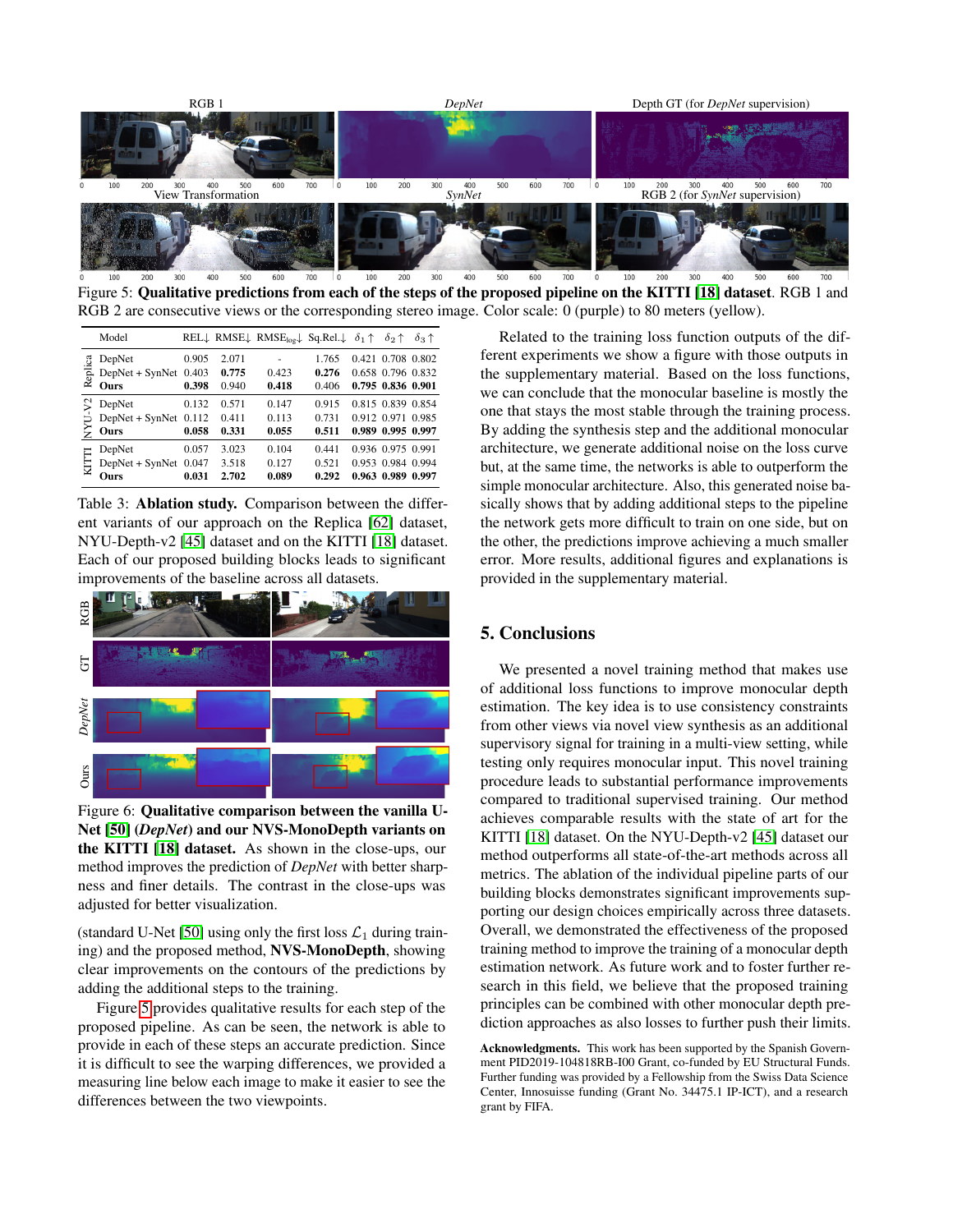## References

- <span id="page-8-16"></span>[1] Martín Abadi, Ashish Agarwal, Paul Barham, Eugene Brevdo, Zhifeng Chen, Craig Citro, Greg S. Corrado, Andy Davis, Jeffrey Dean, Matthieu Devin, Sanjay Ghemawat, Ian Goodfellow, Andrew Harp, Geoffrey Irving, Michael Isard, Yangqing Jia, Rafal Jozefowicz, Lukasz Kaiser, Manjunath Kudlur, Josh Levenberg, Dandelion Mané, Rajat Monga, Sherry Moore, Derek Murray, Chris Olah, Mike Schuster, Jonathon Shlens, Benoit Steiner, Ilya Sutskever, Kunal Talwar, Paul Tucker, Vincent Vanhoucke, Vijay Vasudevan, Fernanda Viégas, Oriol Vinyals, Pete Warden, Martin Wattenberg, Martin Wicke, Yuan Yu, and Xiaoqiang Zheng. TensorFlow: Large-scale machine learning on heterogeneous systems, 2015. Software available from tensorflow.org.
- <span id="page-8-20"></span>[2] Z. Bauer, Francisco Gomez-Donoso, Edmanuel Cruz, S. Orts-Escolano, and M. Cazorla. Uasol, a large-scale highresolution outdoor stereo dataset. *Scientific Data*, 6, 2019.
- <span id="page-8-9"></span>[3] Shariq Farooq Bhat, Ibraheem Alhashim, and Peter Wonka. Adabins: Depth estimation using adaptive bins, 2020.
- <span id="page-8-4"></span>[4] Yuanzhouhan Cao, Zifeng Wu, and Chunhua Shen. Estimating depth from monocular images as classification using deep fully convolutional residual networks. *IEEE Transactions on Circuits and Systems for Video Technology*, 28(11):3174– 3182, 2018.
- <span id="page-8-18"></span>[5] Angel Chang, Angela Dai, Thomas Funkhouser, Maciej Halber, Matthias Niessner, Manolis Savva, Shuran Song, Andy Zeng, and Yinda Zhang. Matterport3d: Learning from rgb-d data in indoor environments. *International Conference on 3D Vision (3DV)*, 2017.
- <span id="page-8-13"></span>[6] Xiaotian Chen, Xuejin Chen, and Zheng-Jun Zha. Structureaware residual pyramid network for monocular depth estimation. In Sarit Kraus, editor, *Proceedings of the Twenty-Eighth International Joint Conference on Artificial Intelligence, IJ-CAI 2019, Macao, China, August 10-16, 2019*, pages 694–700. ijcai.org, 2019.
- <span id="page-8-0"></span>[7] Xu Chen, Jie Song, and Otmar Hilliges. Monocular neural image based rendering with continuous view control. In *Proceedings of the IEEE/CVF International Conference on Computer Vision (ICCV)*, October 2019.
- <span id="page-8-19"></span>[8] Angela Dai, Angel X. Chang, Manolis Savva, Maciej Halber, Thomas Funkhouser, and Matthias Nießner. Scannet: Richlyannotated 3d reconstructions of indoor scenes. In *Proc. Computer Vision and Pattern Recognition (CVPR), IEEE*, 2017.
- <span id="page-8-3"></span>[9] Raul de Queiroz Mendes, Eduardo Godinho Ribeiro, Nicolas dos Santos Rosa, and Valdir Grassi. On deep learning techniques to boost monocular depth estimation for autonomous navigation. *Robotics and Autonomous Systems*, 136:103701, 2021.
- <span id="page-8-14"></span>[10] Paul E. Debevec, Camillo J. Taylor, and Jitendra Malik. Modeling and rendering architecture from photographs: A hybrid geometry- and image-based approach. In *Proceedings of the 23rd Annual Conference on Computer Graphics and Interactive Techniques*, SIGGRAPH '96, page 11–20, New York, NY, USA, 1996. Association for Computing Machinery.
- <span id="page-8-10"></span>[11] David Eigen and Rob Fergus. Predicting depth, surface normals and semantic labels with a common multi-scale convolutional architecture. In *2015 IEEE International Conference*

*on Computer Vision, ICCV 2015, Santiago, Chile, December 7-13, 2015*, pages 2650–2658. IEEE Computer Society, 2015.

- <span id="page-8-7"></span>[12] David Eigen, Christian Puhrsch, and Rob Fergus. Depth map prediction from a single image using a multi-scale deep network. In *Proceedings of the 27th International Conference on Neural Information Processing Systems - Volume 2*, NIPS'14, pages 2366–2374, Cambridge, MA, USA, 2014. MIT Press.
- <span id="page-8-6"></span>[13] José M. Fácil, Benjamin Ummenhofer, Huizhong Zhou, Luis Montesano, Thomas Brox, and Javier Civera. Cam-convs: Camera-aware multi-scale convolutions for single-view depth. *CoRR*, abs/1904.02028, 2019.
- <span id="page-8-15"></span>[14] Fitzgibbon, Wexler, and Zisserman. Image-based rendering using image-based priors. In *Proceedings Ninth IEEE International Conference on Computer Vision*, pages 1176–1183 vol.2, 2003.
- <span id="page-8-21"></span>[15] Michaël Fonder, Damien Ernst, and Marc Van Droogenbroeck. M4depth: A motion-based approach for monocular depth estimation on video sequences. *CoRR*, abs/2105.09847, 2021.
- <span id="page-8-8"></span>[16] Huan Fu, Mingming Gong, Chaohui Wang, Kayhan Batmanghelich, and Dacheng Tao. Deep ordinal regression network for monocular depth estimation. *CoRR*, abs/1806.02446, 2018.
- <span id="page-8-2"></span>[17] Yukang Gan, Xiangyu Xu, Wenxiu Sun, and Liang Lin. Monocular depth estimation with affinity, vertical pooling, and label enhancement. In Vittorio Ferrari, Martial Hebert, Cristian Sminchisescu, and Yair Weiss, editors, *Computer Vision - ECCV 2018 - 15th European Conference, Munich, Germany, September 8-14, 2018, Proceedings, Part III*, volume 11207 of *Lecture Notes in Computer Science*, pages 232–247. Springer, 2018.
- <span id="page-8-1"></span>[18] Andreas Geiger, Philip Lenz, and Raquel Urtasun. Are we ready for autonomous driving? the kitti vision benchmark suite. In *Conference on Computer Vision and Pattern Recognition (CVPR)*, 2012.
- <span id="page-8-11"></span>[19] Clément Godard, Oisin Mac Aodha, and Gabriel J. Brostow. Unsupervised monocular depth estimation with left-right consistency. *CoRR*, abs/1609.03677, 2016.
- <span id="page-8-23"></span>[20] Clément Godard, Oisin Mac Aodha, and Gabriel J. Brostow. Digging into self-supervised monocular depth estimation. *CoRR*, abs/1806.01260, 2018.
- <span id="page-8-5"></span>[21] Ian Goodfellow, Jean Pouget-Abadie, Mehdi Mirza, Bing Xu, David Warde-Farley, Sherjil Ozair, Aaron Courville, and Yoshua Bengio. Generative adversarial nets. In Z. Ghahramani, M. Welling, C. Cortes, N. Lawrence, and K. Q. Weinberger, editors, *Advances in Neural Information Processing Systems*, volume 27. Curran Associates, Inc., 2014.
- <span id="page-8-17"></span>[22] Ankur Handa, Viorica Patraucean, Vijay Badrinarayanan, Simon Stent, and Roberto Cipolla. Scenenet: Understanding real world indoor scenes with synthetic data. *CoRR*, abs/1511.07041, 2015.
- <span id="page-8-22"></span>[23] Zhixiang Hao, Yu Li, Shaodi You, and Feng Lu. Detail preserving depth estimation from a single image using attention guided networks. In *2018 International Conference on 3D Vision, 3DV 2018, Verona, Italy, September 5-8, 2018*, pages 304–313. IEEE Computer Society, 2018.
- <span id="page-8-12"></span>[24] Junjie Hu, Mete Ozay, Yan Zhang, and Takayuki Okatani. Revisiting single image depth estimation: Toward higher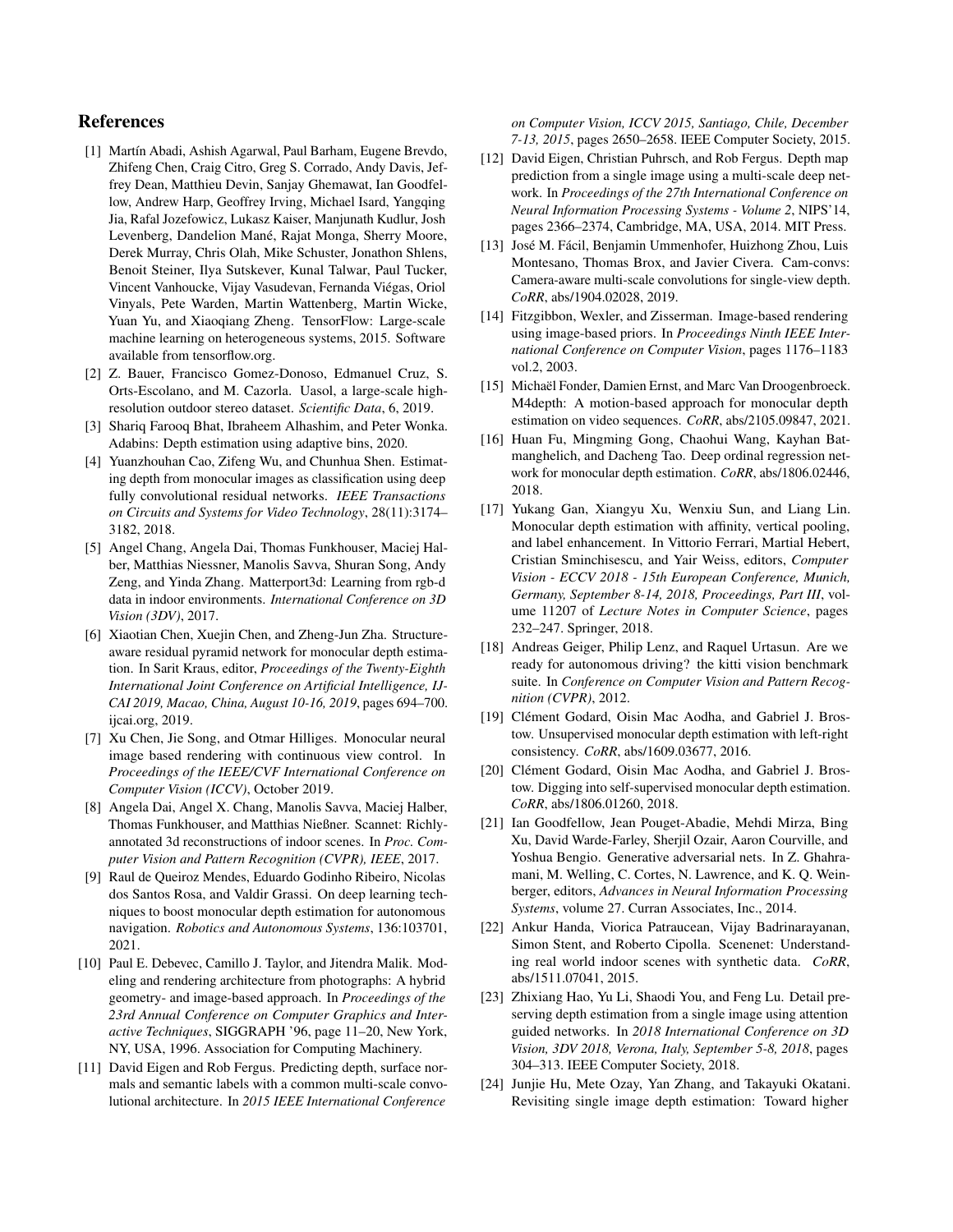resolution maps with accurate object boundaries. *CoRR*, abs/1803.08673, 2018.

- <span id="page-9-16"></span>[25] Xun Huang, Yixuan Li, Omid Poursaeed, John E. Hopcroft, and Serge J. Belongie. Stacked generative adversarial networks. *CoRR*, abs/1612.04357, 2016.
- <span id="page-9-28"></span>[26] Lam Huynh, Phong Nguyen-Ha, Jiri Matas, Esa Rahtu, and Janne Heikkilä. Guiding monocular depth estimation using depth-attention volume. In Andrea Vedaldi, Horst Bischof, Thomas Brox, and Jan-Michael Frahm, editors, *Computer Vision - ECCV 2020 - 16th European Conference, Glasgow, UK, August 23-28, 2020, Proceedings, Part XXVI*, volume 12371 of *Lecture Notes in Computer Science*, pages 581–597. Springer, 2020.
- <span id="page-9-15"></span>[27] H. Jung, Y. Kim, D. Min, C. Oh, and K. Sohn. Depth prediction from a single image with conditional adversarial networks. In *2017 IEEE International Conference on Image Processing (ICIP)*, pages 1717–1721, 2017.
- <span id="page-9-6"></span>[28] Kevin Karsch, Ce Liu, and Sing Bing Kang. Depth extraction from video using non-parametric sampling. In *Proceedings of the 12th European Conference on Computer Vision - Volume Part V*, ECCV'12, pages 775–788, Berlin, Heidelberg, 2012. Springer-Verlag.
- <span id="page-9-8"></span>[29] Christian Kerl, Jürgen Sturm, and Daniel Cremers. Robust odometry estimation for rgb-d cameras. In *In ICRA*, 2013.
- <span id="page-9-26"></span>[30] Arno Knapitsch, Jaesik Park, Qian-Yi Zhou, and Vladlen Koltun. Tanks and temples: Benchmarking large-scale scene reconstruction. *ACM Transactions on Graphics*, 36(4), 2017.
- <span id="page-9-7"></span>[31] Janusz Konrad, Meng Wang, and Prakash Ishwar. 2d-to-3d image conversion by learning depth from examples. *2012 IEEE Computer Society Conference on Computer Vision and Pattern Recognition Workshops*, pages 16–22, 2012.
- <span id="page-9-18"></span>[32] Yevhen Kuznietsov, Jörg Stückler, and Bastian Leibe. Semisupervised deep learning for monocular depth map prediction. *CoRR*, abs/1702.02706, 2017.
- <span id="page-9-12"></span>[33] Iro Laina, Christian Rupprecht, Vasileios Belagiannis, Federico Tombari, and Nassir Navab. Deeper depth prediction with fully convolutional residual networks. *CoRR*, abs/1606.00373, 2016.
- <span id="page-9-17"></span>[34] Jin Han Lee, Myung-Kyu Han, Dong Wook Ko, and Il Hong Suh. From big to small: Multi-scale local planar guidance for monocular depth estimation. *CoRR*, abs/1907.10326, 2019.
- <span id="page-9-27"></span>[35] Wonwoo Lee, Nohyoung Park, and Woontack Woo. Depthassisted real-time 3d object detection for augmented reality. In *ICAT*, volume 11, pages 126–132, 2011.
- <span id="page-9-14"></span>[36] Bo Li, Yuchao Dai, Huahui Chen, and Mingyi He. Single image depth estimation by dilated deep residual convolutional neural network and soft-weight-sum inference. *CoRR*, abs/1705.00534, 2017.
- <span id="page-9-10"></span>[37] B. Li, C. Shen, Y. Dai, A. van den Hengel, and M. He. Depth and surface normal estimation from monocular images using regression on deep features and hierarchical crfs. In *IEEE Conference on Computer Vision and Pattern Recognition (CVPR'15)*, 2015.
- <span id="page-9-13"></span>[38] Jun Li, Reinhard Klein, and Angela Yao. Learning fine-scaled depth maps from single RGB images. *CoRR*, abs/1607.00730, 2016.
- <span id="page-9-24"></span>[39] Wenbin Li, Sajad Saeedi, John McCormac, Ronald Clark, Dimos Tzoumanikas, Qing Ye, Yuzhong Huang, Rui Tang, and Stefan Leutenegger. Interiornet: Mega-scale multi-sensor photo-realistic indoor scenes dataset. In *British Machine Vision Conference (BMVC)*, 2018.
- <span id="page-9-5"></span>[40] B. Liu, S. Gould, and D. Koller. Single image depth estimation from predicted semantic labels. In *Proceedings of the Conference on Computer Vision and Pattern Recognition (CVPR)*, 2010.
- <span id="page-9-9"></span>[41] Fayao Liu, Chunhua Shen, and Guosheng Lin. Deep convolutional neural fields for depth estimation from a single image. In *Proc. IEEE Conf. Computer Vision and Pattern Recognition*, 2015.
- <span id="page-9-23"></span>[42] Lingjie Liu, Jiatao Gu, Kyaw Zaw Lin, Tat-Seng Chua, and Christian Theobalt. Neural sparse voxel fields. *CoRR*, abs/2007.11571, 2020.
- <span id="page-9-2"></span>[43] Ricardo Martin-Brualla, Noha Radwan, Mehdi S. M. Sajjadi, Jonathan T. Barron, Alexey Dosovitskiy, and Daniel Duckworth. Nerf in the wild: Neural radiance fields for unconstrained photo collections. *CoRR*, abs/2008.02268, 2020.
- <span id="page-9-1"></span>[44] Ben Mildenhall, Pratul P. Srinivasan, Matthew Tancik, Jonathan T. Barron, Ravi Ramamoorthi, and Ren Ng. Nerf: Representing scenes as neural radiance fields for view synthesis. *CoRR*, abs/2003.08934, 2020.
- <span id="page-9-3"></span>[45] Pushmeet Kohli Nathan Silberman, Derek Hoiem and Rob Fergus. Indoor segmentation and support inference from rgbd images. In *ECCV*, 2012.
- <span id="page-9-0"></span>[46] Simon Niklaus, Long Mai, Jimei Yang, and Feng Liu. 3d ken burns effect from a single image. *ACM Transactions on Graphics*, 38(6):184:1–184:15, 2019.
- <span id="page-9-21"></span>[47] Eunbyung Park, Jimei Yang, Ersin Yumer, Duygu Ceylan, and Alexander C. Berg. Transformation-grounded image generation network for novel 3d view synthesis. In *The IEEE Conference on Computer Vision and Pattern Recognition (CVPR)*, July 2017.
- <span id="page-9-22"></span>[48] Keunhong Park, Utkarsh Sinha, Jonathan T. Barron, Sofien Bouaziz, Dan B Goldman, Steven M. Seitz, and Ricardo Martin-Brualla. Deformable neural radiance fields. *arXiv preprint arXiv:2011.12948*, 2020.
- <span id="page-9-19"></span>[49] Michaël Ramamonjisoa and Vincent Lepetit. Sharpnet: Fast and accurate recovery of occluding contours in monocular depth estimation. In *2019 IEEE/CVF International Conference on Computer Vision Workshops, ICCV Workshops 2019, Seoul, Korea (South), October 27-28, 2019*, pages 2109–2118. IEEE, 2019.
- <span id="page-9-20"></span>[50] Olaf Ronneberger, Philipp Fischer, and Thomas Brox. U-net: Convolutional networks for biomedical image segmentation. *CoRR*, abs/1505.04597, 2015.
- <span id="page-9-25"></span>[51] German Ros, Laura Sellart, Joanna Materzynska, David Vazquez, and Antonio Lopez. The SYNTHIA Dataset: A large collection of synthetic images for semantic segmentation of urban scenes. In *CVPR*, 2016.
- <span id="page-9-11"></span>[52] Anirban Roy and Sinisa Todorovic. Monocular depth estimation using neural regression forest. *2016 IEEE Conference on Computer Vision and Pattern Recognition (CVPR)*, pages 5506–5514, 2016.
- <span id="page-9-4"></span>[53] Ashutosh Saxena, Sung H. Chung, and Andrew Y. Ng. Learning depth from single monocular images. In Y. Weiss, B.